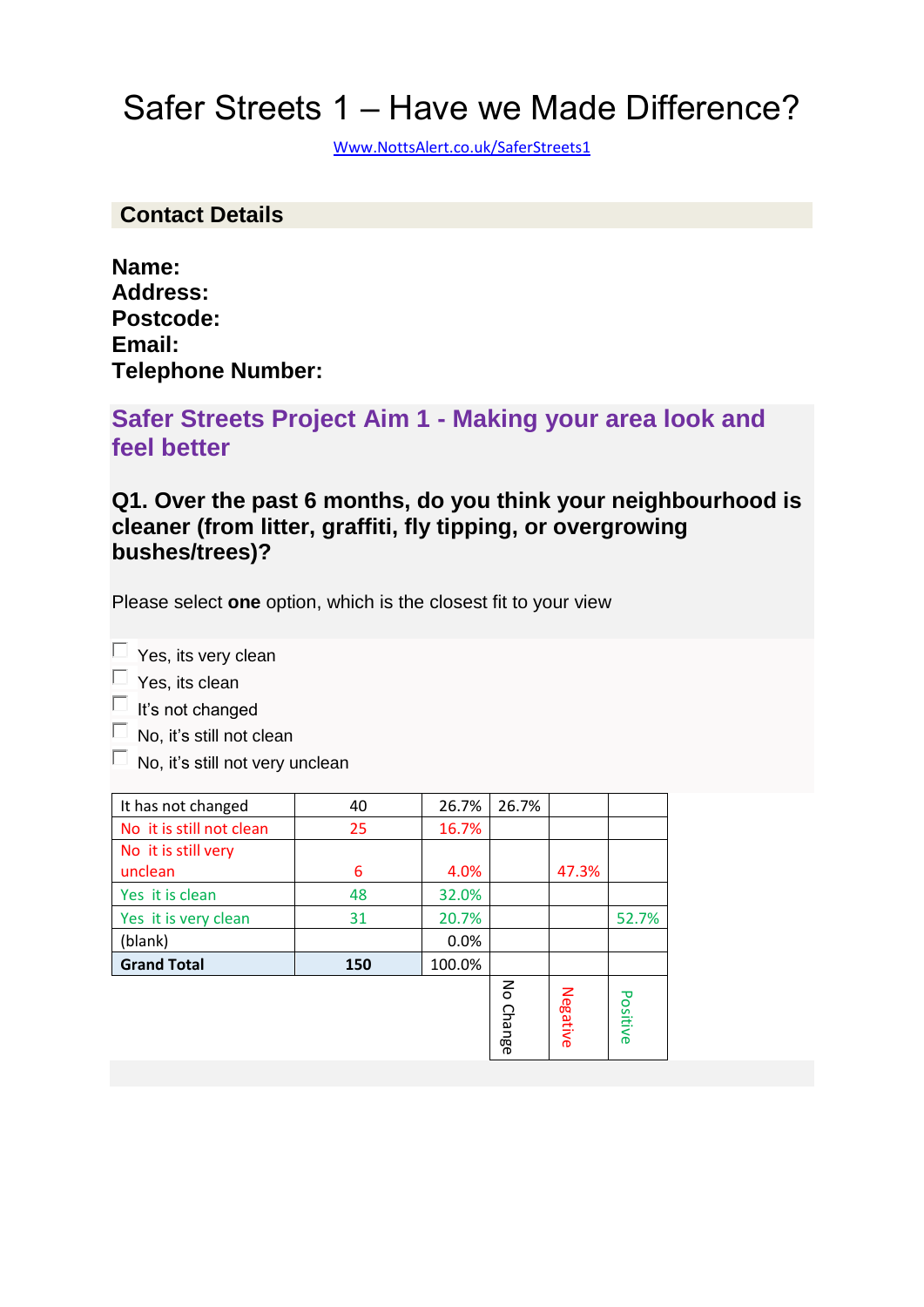#### **Q2. Have these environmental improvements made you feel safer?**

| Yes                     |     |        |                                     |          |          |
|-------------------------|-----|--------|-------------------------------------|----------|----------|
| ш<br><b>No</b>          |     |        |                                     |          |          |
| ш<br>Made no difference |     |        |                                     |          |          |
| Made no                 |     |        |                                     |          |          |
| difference              | 56  | 37.6%  | 37.6%                               |          |          |
| No                      | 33  | 22.1%  |                                     | 22.1%    |          |
| Yes                     | 60  | 40.3%  |                                     |          | 40.3%    |
| <b>Grand Total</b>      | 149 | 100.0% |                                     |          |          |
|                         |     |        | $\mathsf{S}% _{T}$<br><b>Change</b> | Negative | Positive |

#### **Q3. Have you noticed any improvements to Street lighting compared to how it looked before the project started in September 2020?**

| c<br>ب د |
|----------|
|          |

No

 $\Box$  Not sure

| It has not changed               | 51  | 34.0%  | 42.0%                |          |          |
|----------------------------------|-----|--------|----------------------|----------|----------|
| No it is still not very well lit | 12  | 8.0%   |                      |          |          |
| Yes it is extremely well lit     | 46  | 30.7%  |                      | 38.7%    |          |
| Yes it is very well lit          | 41  | 27.3%  |                      |          | 58.0%    |
| <b>Grand Total</b>               | 150 | 100.0% |                      |          |          |
|                                  |     |        | $\epsilon$<br>Change | Negative | Positive |

### **Safer Streets Project Aim 2 - Police action to reduce burglary, vehicle crime and bike theft**

**In the last 6 months, we have installed 6 ANPR cameras (Automatic Number Plate Recognition) in this area, CCTV cameras have been installed or improved, over 400 street lights have been improved and the police have responded to thousands of vehicles of interest and targeted and arrested the main known offenders.**

**Q4. What difference does this make to how confident you feel about parking your car in your area?**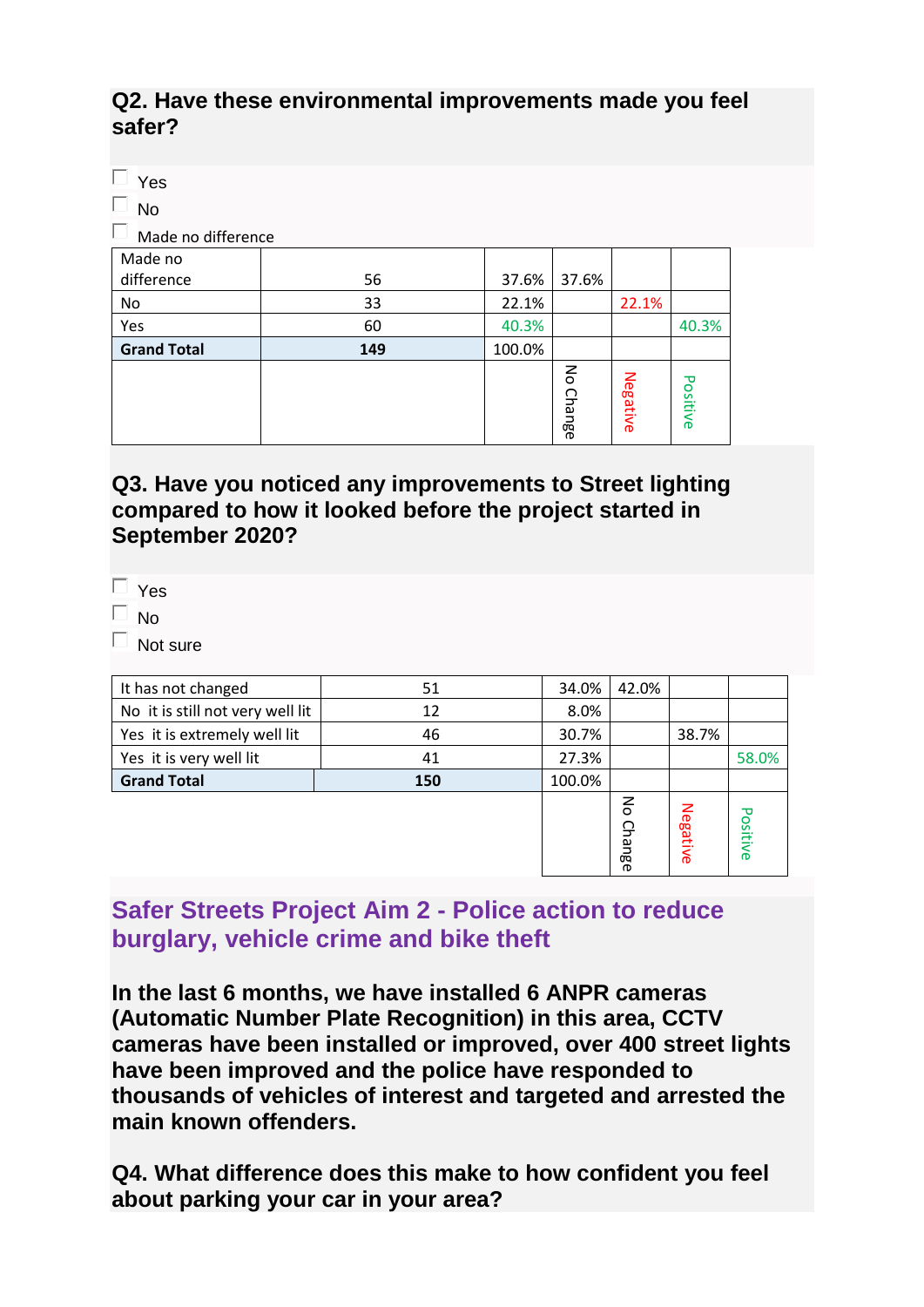- $\Box$  I feel more confident leaving my car parked in the area
- $\Box$  I feel the same way about parking my car in the area
- $\Box$  I still feel less confident leaving my car parked in the area
- $\Box$  I do not have a car

| I do not have a car                                      | 22  | 14.7%  |                        |          |          |
|----------------------------------------------------------|-----|--------|------------------------|----------|----------|
| I feel more confident leaving my car parked in the area  | 63  | 42.0%  |                        |          | 42.0%    |
| I feel the same way about parking my car in the area     | 47  | 31.3%  | 31.3%                  |          |          |
| I still feel less confident leaving my car parked in the |     |        |                        |          |          |
| area                                                     | 18  | 12.0%  |                        | 12.0%    |          |
| <b>Grand Total</b>                                       | 150 | 100.0% |                        |          |          |
|                                                          |     |        | $\mathsf{S}$<br>Change | Negative | Positive |

**In the last 6 months, we have improved security at 140 houses in this neighbourhood, over 30 houses have been installed with 4G CCTV cameras to deter and detect offenders and improvements have been made to over 400 street lights. The police have undertaken 400 extra hours of patrolling.**

#### **Q5. What difference has this made to how safe you feel leaving your home unoccupied?**

 $\Box$  I feel much safer

 $\Box$  I feel safer

It has made no difference to how safe I feel

 $\Box$  I feel less safe

| I feel less safe                             | 5   | 3.4%   |             | 3.4%     |          |
|----------------------------------------------|-----|--------|-------------|----------|----------|
| I feel much safer                            | 55  | 36.9%  |             |          | 67.1%    |
| I feel safer                                 | 45  | 30.2%  |             |          |          |
| It has made no difference to how safe I feel | 44  | 29.5%  | 29.5%       |          |          |
| <b>Grand Total</b>                           | 149 | 100.0% |             |          |          |
|                                              |     |        | 중<br>Change | Negative | Positive |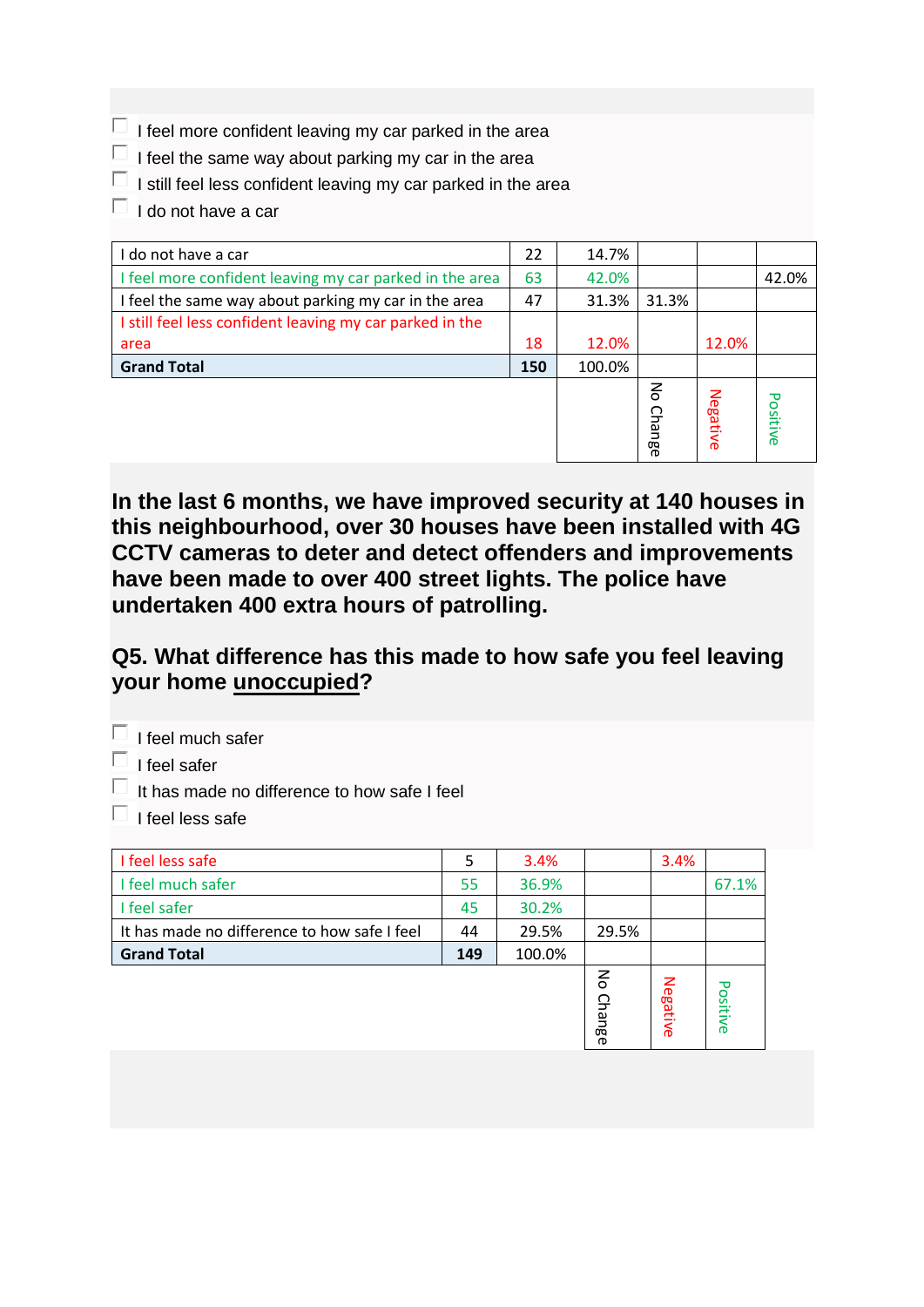### **Q6. What difference does this make to how safe you feel in your home at night?**

 $\Box$  I feel much safer

 $\Box$  I feel safer

 $\Box$  It has made no difference to how safe I feel

 $\Box$  I feel less safe

| I feel less safe                             | 5   | 3.4%   |                               | 3.4%     |                           |
|----------------------------------------------|-----|--------|-------------------------------|----------|---------------------------|
| I feel much safer                            | 59  | 39.6%  |                               |          | 69.1%                     |
| I feel safer                                 | 44  | 29.5%  |                               |          |                           |
| It has made no difference to how safe I feel | 41  | 27.5%  | 30.9%                         |          |                           |
| <b>Grand Total</b>                           | 149 | 100.0% |                               |          |                           |
|                                              |     |        | $\mathsf{S}$<br><b>Change</b> | Negative | ᠊ᠣ<br><b>OSitiv</b><br>ര് |

### **Q7. Compared to 6 months ago before the project started what do you think is the likelihood of your home being burgled?**

More likely  $\Box$ 

 $\Box$  Less likely

 $\Box$  No change

| Less likely        | 75  | 50.3%  |           |          | 50.3%    |
|--------------------|-----|--------|-----------|----------|----------|
| More likely        | 15  | 10.1%  |           | 10.1%    |          |
| No change          | 59  | 39.6%  | 39.6%     |          |          |
| <b>Grand Total</b> | 149 | 100.0% |           |          |          |
|                    |     | 0.0%   |           |          |          |
|                    |     |        | No Change | Negative | Positive |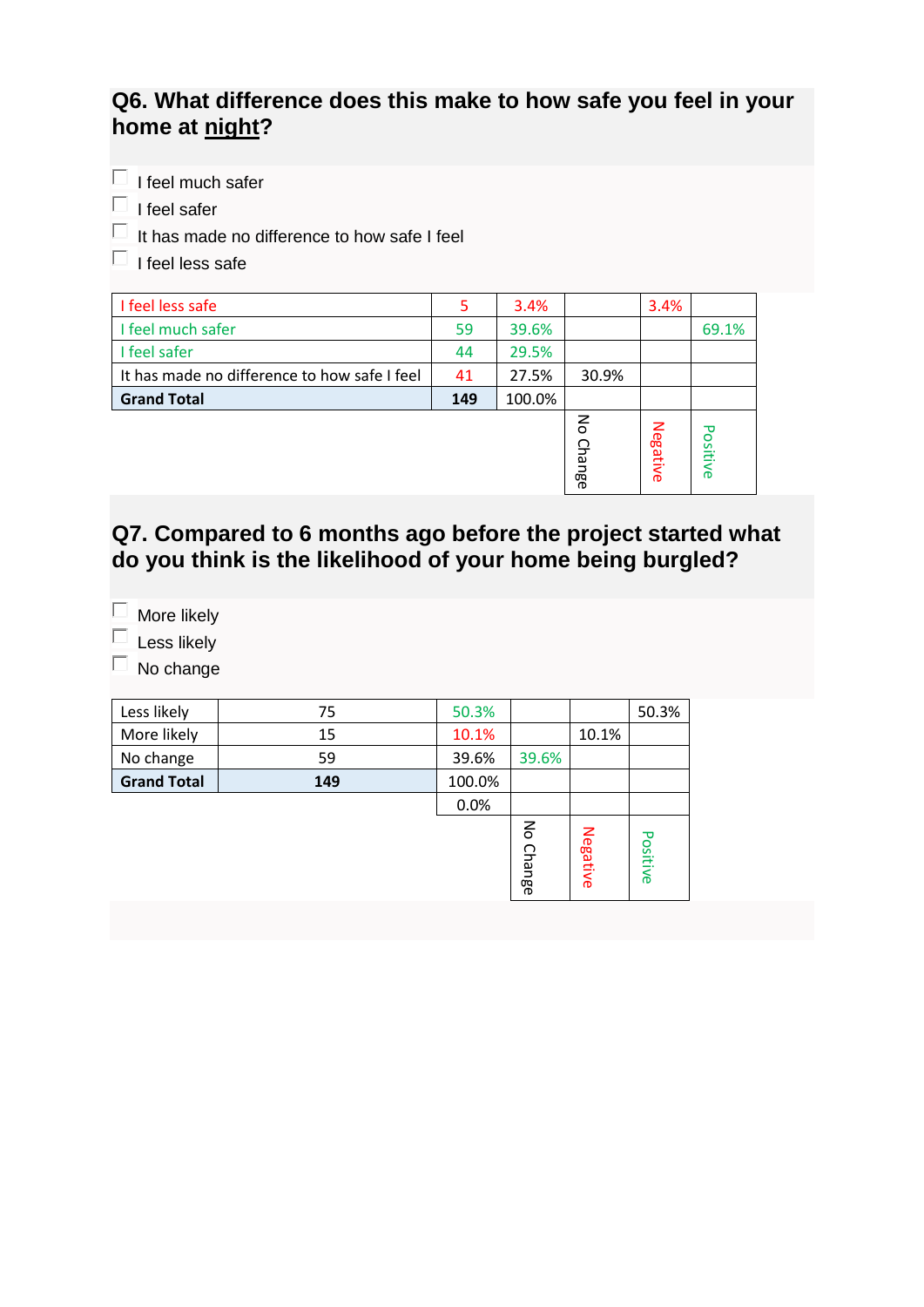## **Safer Streets Project Aim 3 - Preventing crime by improving security**

#### **Q8. Were you offered, or did you receive any security measures during the project? (This could have been home and/or bike security)**

 $\Box$  Yes and took up the offer  $\Box$  Yes but declined the offer  $\Box$  No.

 $\Box$  Not sure

| No                         | 115 | 77.2%  |
|----------------------------|-----|--------|
| Not sure                   | 6   | 4.0%   |
| Yes and took up the offer  | 23  | 15.4%  |
| Yes but declined the offer | 5   | 3.4%   |
| <b>Grand Total</b>         | 149 | 100.0% |

**Following the neighbourhood improvements e.g. improved lighting, more CCTV, ANPR cameras, more security, patrols:**

#### **Q9. Overall, please say how safe or unsafe you generally feel now:**

Outside in your local area during the **day**?

 $\Box$  Safe

- $\Box$  Neither safe nor unsafe
- $\Box$  Unsafe
- $\Box$  very unsafe

| Neither safe nor unsafe | 21  | 14.1%  | 14.1%              |          |          |
|-------------------------|-----|--------|--------------------|----------|----------|
| Safe                    | 62  | 41.6%  |                    |          | 82.6%    |
| Unsafe                  | 4   | 2.7%   |                    |          |          |
| Very safe               | 61  | 40.9%  |                    |          |          |
| Very unsafe             |     | 0.7%   |                    | 3.4%     |          |
| <b>Grand Total</b>      | 149 | 100.0% | る<br><b>Change</b> | Negative | Positive |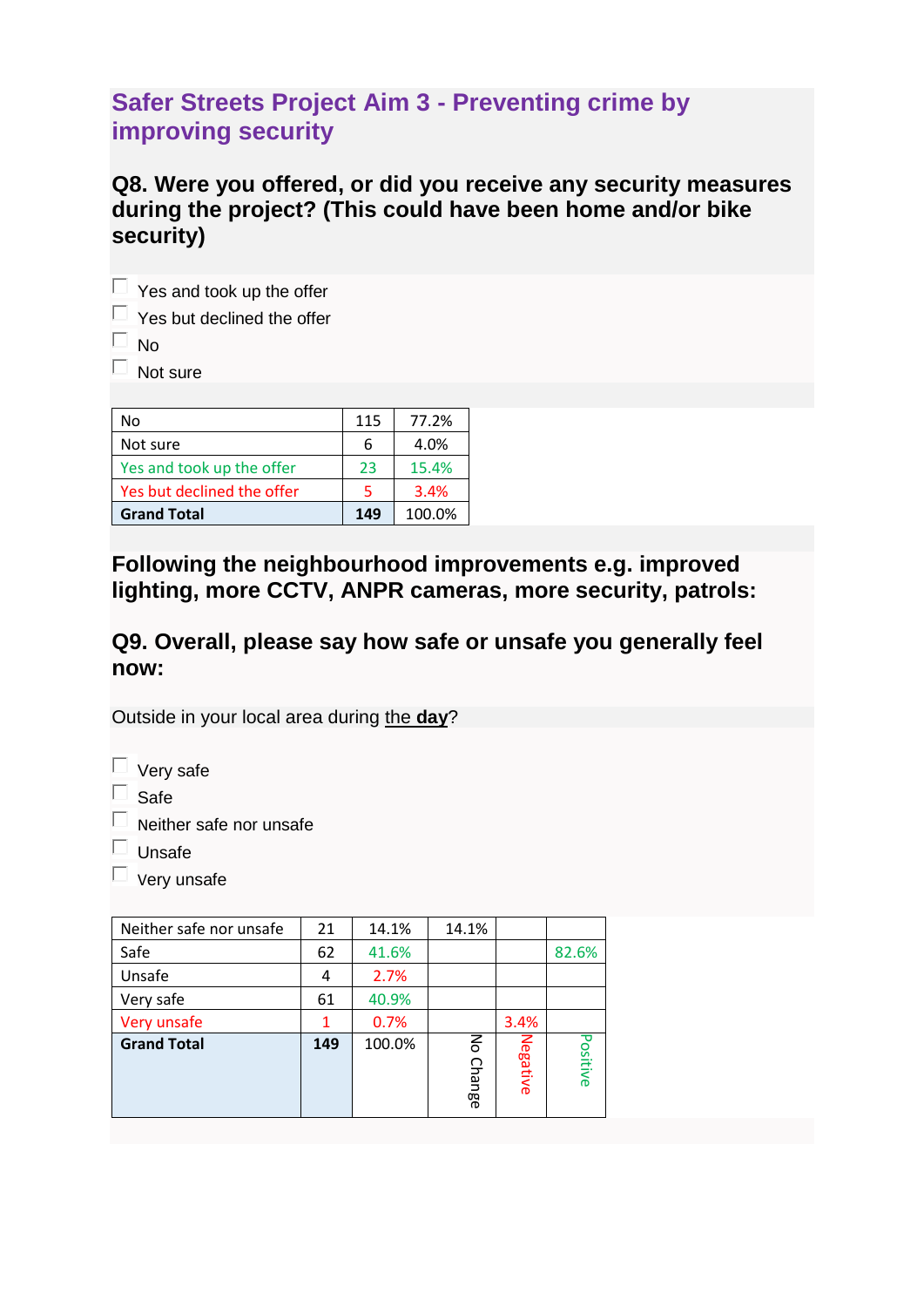Outside in your local area **after dark**?

- $\Box$  Very safe
- $\Box$  Safe
- $\Box$  Neither safe nor unsafe
- $\Box$  Unsafe
- $\square$  very unsafe

| Neither safe nor unsafe | 50  | 33.6%  | 33.6%     |          |          |
|-------------------------|-----|--------|-----------|----------|----------|
| Safe                    | 37  | 24.8%  |           |          | 39.6%    |
| Unsafe                  | 37  | 24.8%  |           |          |          |
| Very safe               | 22  | 14.8%  |           |          |          |
| Very unsafe             | 3   | 2.0%   |           | 26.8%    |          |
| <b>Grand Total</b>      | 149 | 100.0% | No Change | Negative | Positive |

### **Q10. Has the improved level of street lighting made you feel safer?**

 $\Box$  Yes

 $\Box$  No

 $\square$  Made no difference

| Made no difference | 44  | 29.5%  |
|--------------------|-----|--------|
| Nο                 | 11  | 7.4%   |
| Yes                | 94  | 63.1%  |
| <b>Grand Total</b> | 149 | 100.0% |

### **Q11. Has the improved CCTV made you feel safer?**

- $\Box$  Yes
- No П.

 $\Box$  Made no difference

| Made no difference | 37  | 24.8%  |
|--------------------|-----|--------|
| No                 | 11  | 7.4%   |
| Yes                | 101 | 67.8%  |
| <b>Grand Total</b> | 149 | 100.0% |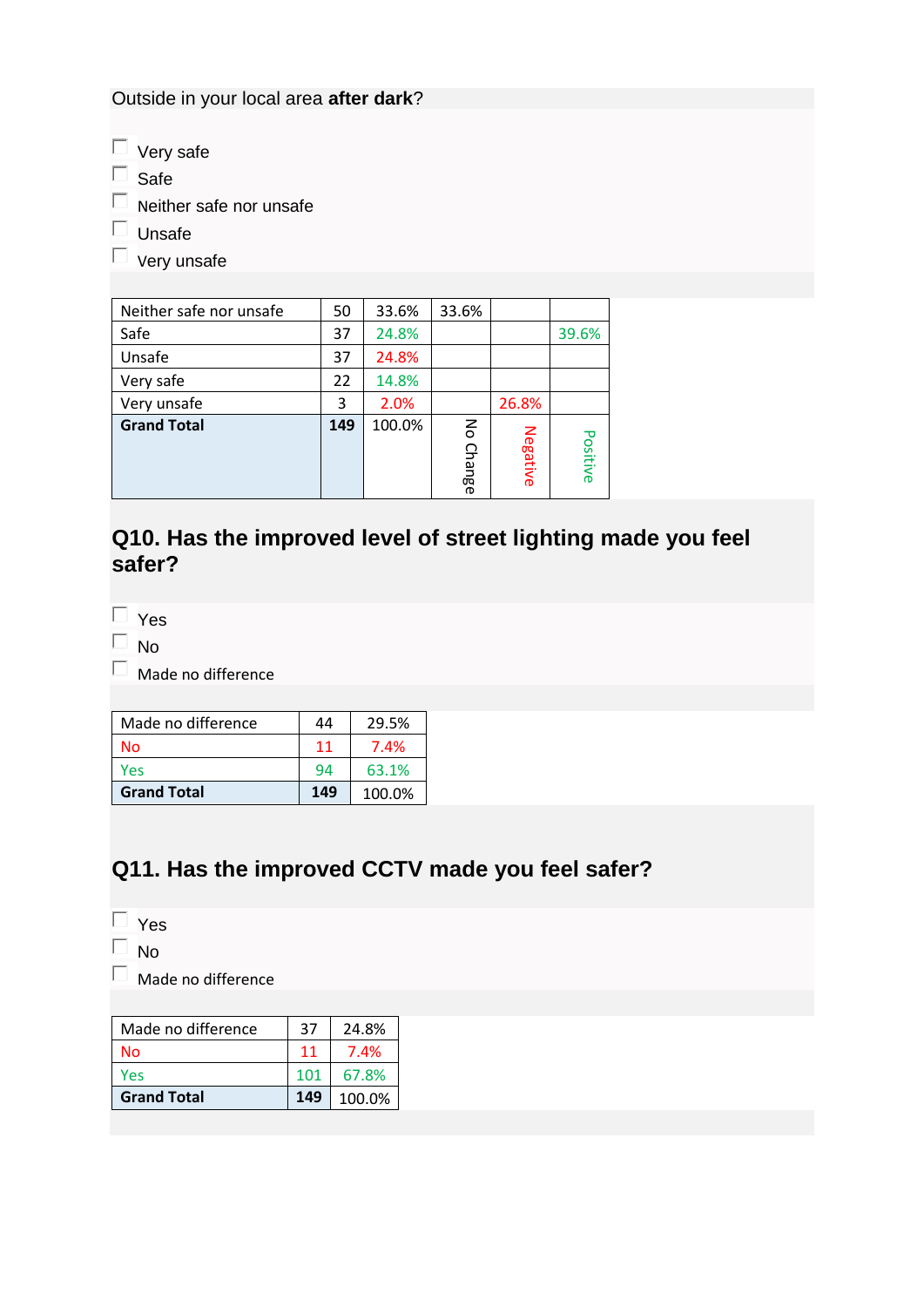### **Q12. Have the improved Police patrols made you feel safer?**

 $\Box$  Yes

 $\Box$  No.

 $\Box$  Made no difference

| Made no difference | 41  | 27.5%  |
|--------------------|-----|--------|
| No                 | 49  | 32.9%  |
| Yes                | 59  | 39.6%  |
| <b>Grand Total</b> | 149 | 100.0% |

### **Safer Streets Project Aim 4 – Understanding your community safety needs and working with you to address these**

#### **Q13. Which of the statements below best describes your local area?**

The area where I live is a place where most local people look out for each other (Please select **one** option, which is the closest fit to your view)

 $\square$  Never

 $\Box$  Rarely

 $\Box$  Occasionally

 $\Box$  Often

 $\Box$  Always

| <b>Always</b>       | 52            | 34.9% |          | 89.3%    |
|---------------------|---------------|-------|----------|----------|
| <b>Never</b>        | 6             | 4.0%  |          |          |
| <b>Occasionally</b> | 46            | 30.9% |          |          |
| <b>Often</b>        | 35            | 23.5% |          |          |
| Rarely              | 10            | 6.7%  | 10.7%    |          |
| <b>Grand Total</b>  | 100.0%<br>149 |       | Negative | Positive |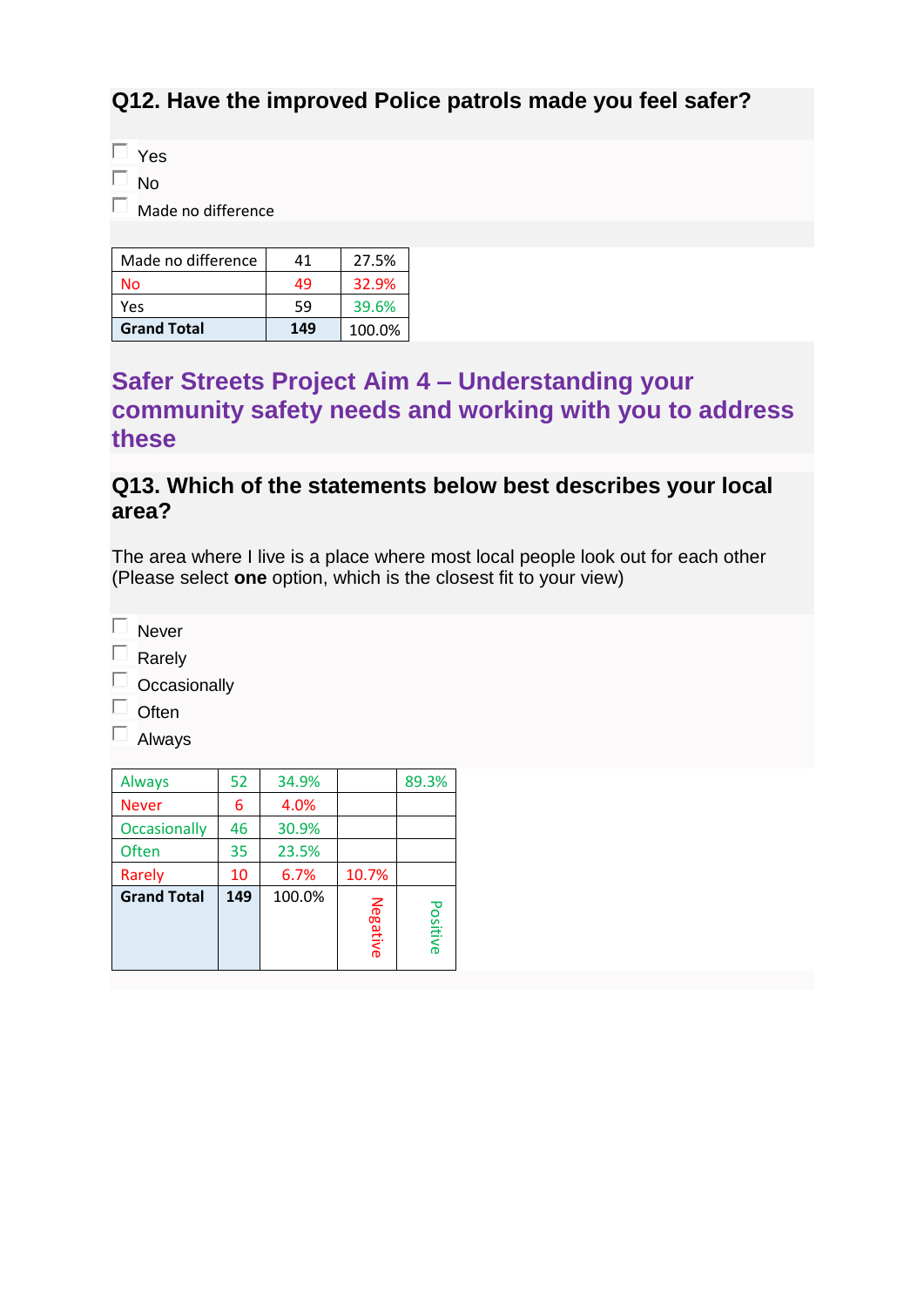#### **Q14. In relation to question 13 above, has this improved over the last 6 months?**

 $\Box$  Yes

 $\square$  No

 $\Box$  Not sure

| No                 | 47  | 31.5%  |
|--------------------|-----|--------|
| Not sure           | 37  | 24.8%  |
| Yes                | 65  | 43.6%  |
| <b>Grand Total</b> | 149 | 100.0% |

**Q15. Would you like to get involved in a local group (either online or in person) to receive or provide advice, support and opportunities to address issues in your neighbourhood, including community safety issues?**

| $\Box$ I already provide this support or similar                  |
|-------------------------------------------------------------------|
| $\Box$ I would like to learn more first                           |
| $\Box$ Yes, I would like to get involved                          |
| $\Box$ No thanks but I would like to receive information by email |
| No thanks                                                         |
| $\Box$ Other (Please specify)                                     |
|                                                                   |
|                                                                   |

| I already provide this support or similar                  |     | 5.4%   |
|------------------------------------------------------------|-----|--------|
| I would like to learn more first                           | 22  | 14.8%  |
| No thanks                                                  | 63  | 42.3%  |
| No thanks but I would like to receive information by email | 22  | 14.8%  |
| Yes I would like to get involved                           | 34  | 22.8%  |
| <b>Grand Total</b>                                         | 149 | 100.0% |

1 person said *"in neighbourhood watch and Whasapp group"*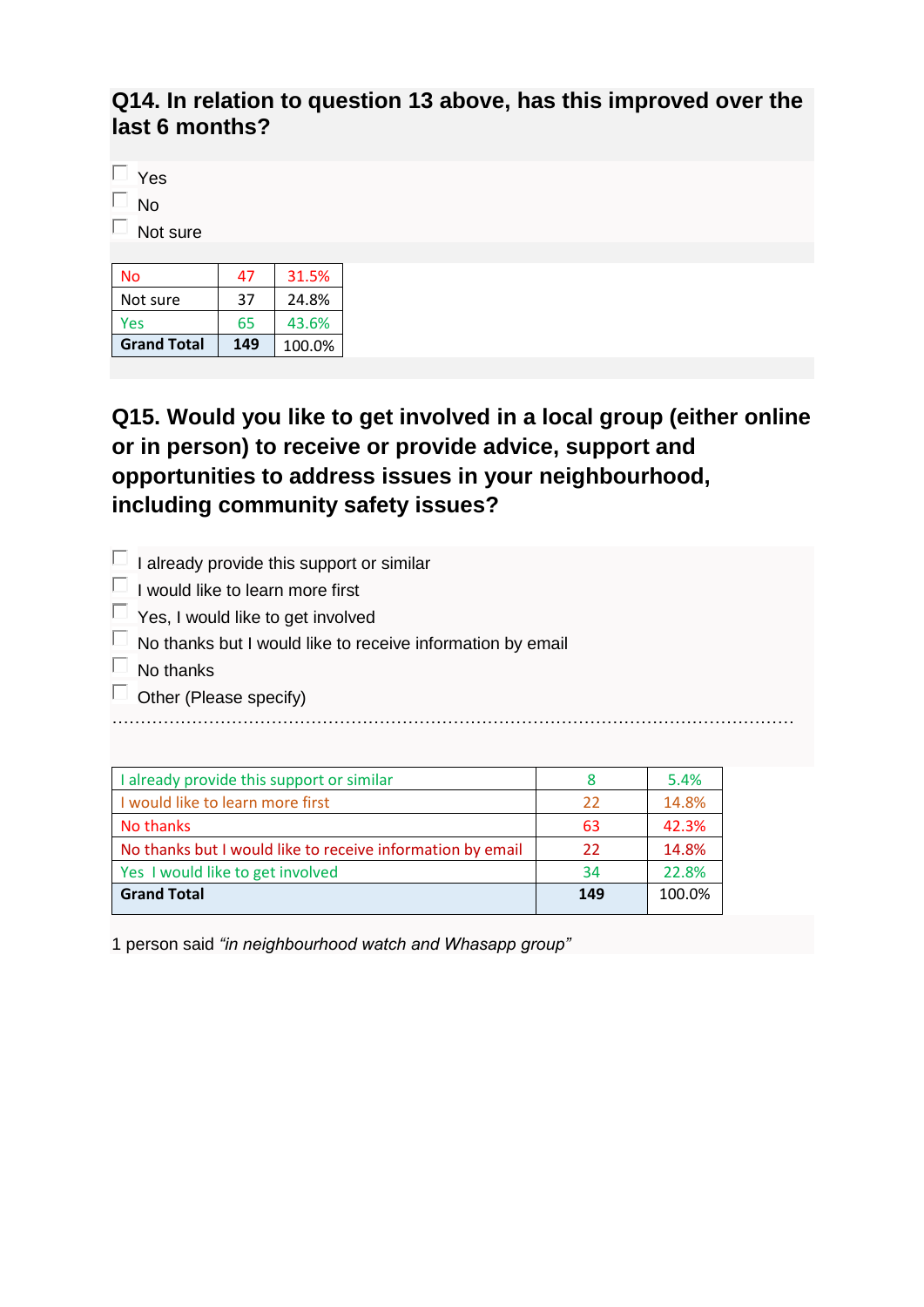### **Q16. If you have said no to question 15, what is stopping you?**

 $\Box$  Don't know how to

 $\Box$  Confidence

Lack of technology to be involved in online groups

 $\Box$  Time

 $\Box$  Prefer not to say

 $\Box$  Other reason (Please specify)

…………………………………………………………………………………………………………

| Confidence                                         | 10  | 8.3%   |
|----------------------------------------------------|-----|--------|
| Do not know how to                                 |     | 5.8%   |
| Lack of technology to be involved in online groups | 2   | 1.7%   |
| Prefer not to say                                  | 54  | 45.0%  |
| Time                                               | 47  | 39.2%  |
| <b>Grand Total</b>                                 | 120 | 100.0% |

## **Safer Streets Project Aim – Next 12 months**

#### **Q17. Are there any specific crime or antisocial behaviour issues that you would like to see the police and other agencies do more to tackle in your area over the next 12 months?**

Please select up to **five** options, which you consider as being **significant** issues and of concern to you, in the area where you live or visit i.e. within a 15-minute walk from your home. Include problems arising prior to Covid-19 restrictions.

 $\Box$  Antisocial Behaviour (ASB) including groups hanging around

 $\Box$ Burglary (Businesses)

 $\Box$ Burglary (Domestic/Homes)

 $\Box$ Bike Theft

- $\Box$  Damage and graffiti
- $\Box$ Drug use and dealing drugs in the street
- $\Box$  Car crime (Theft of and from)
- $\Box$ People carrying knives in public
- $\Box$ Theft of property (from gardens, sheds, handbags, public areas)
- $\Box$  Public disorder in the street
- $\Box$ Hate Crime in public areas
- $\Box$ Violence – being assaulted or threatened in public areas
- $\Box$ **Shoplifting**
- $\Box$ Reckless and dangerous driving
- $\Box$ Robbery/Theft from Person
- Sexual violence and abuse
	- Speeding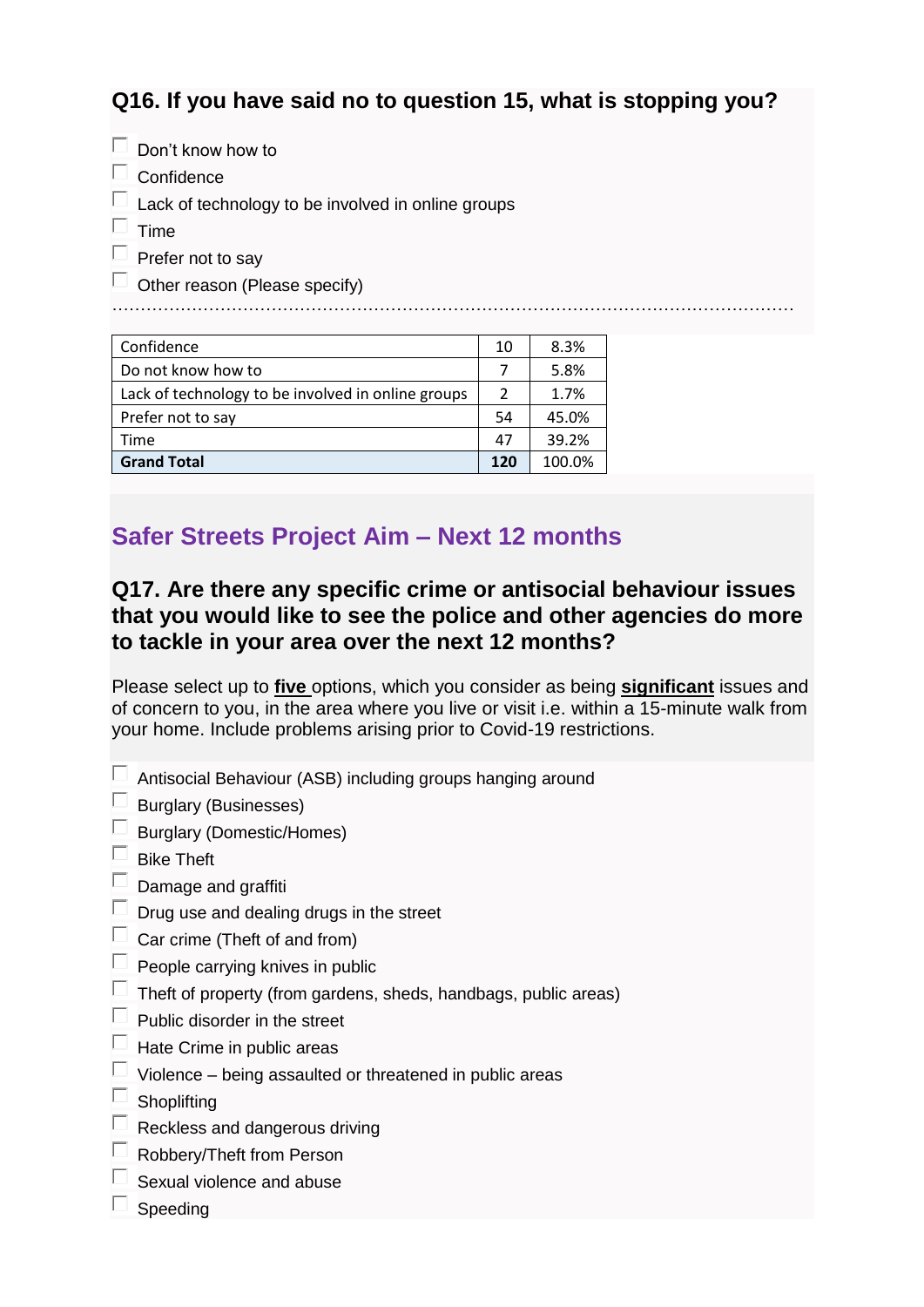Poor Environment e.g. poor lighting, overgrowing trees, bushes, potholes, litter, graffiti П.  $\Box$ Rough Sleepers П Underage drinking Е Other (Please specify) **Priorities Next 12 Months**0.0% 2.0% 4.0% 6.0% 8.0% 10.0% 12.0% 14.0% 16.0% Antisocial Behaviour (ASB) including groups hanging around Drug Use and Dealing Drugs in the Street Burglary (Domestic/Homes) Car Crime (Theft of and From) Damage & Graffiti People Carrying Knives in Public Theft of Property (From Gardens, Sheds, Handbags, Public… Burglary (Businesses) Underage Drinking Sexual Violence and Abuse Shoplifting

#### **Q18. What action should be taken to address the problems you have identified and improve your feelings of safety?**

Please select your **five** options that apply:

| Increase visible Police/PCSO presence                                             |
|-----------------------------------------------------------------------------------|
| Increase the number of CCTV cameras in crime and ASB hot spots                    |
| Improve street lighting                                                           |
| Provide more or better fixed and portable security to protect bicycle theft       |
| Help fund residents/businesses to improve their physical security of their homes  |
| Improve the lighting and security in public car parks                             |
| Take more action to tackle street drug dealing                                    |
| Undertake more stop and searches to deter knife and drug crime                    |
| Take more positive action against licences that serve or sell alcohol             |
| Work with communities to help people get on better                                |
| Improve the environment (from litter, overgrowing bushes, potholes, and graffiti) |
| Take more proactive action against crime and ASB persistent offenders             |
| Other (Please specify)                                                            |
|                                                                                   |
|                                                                                   |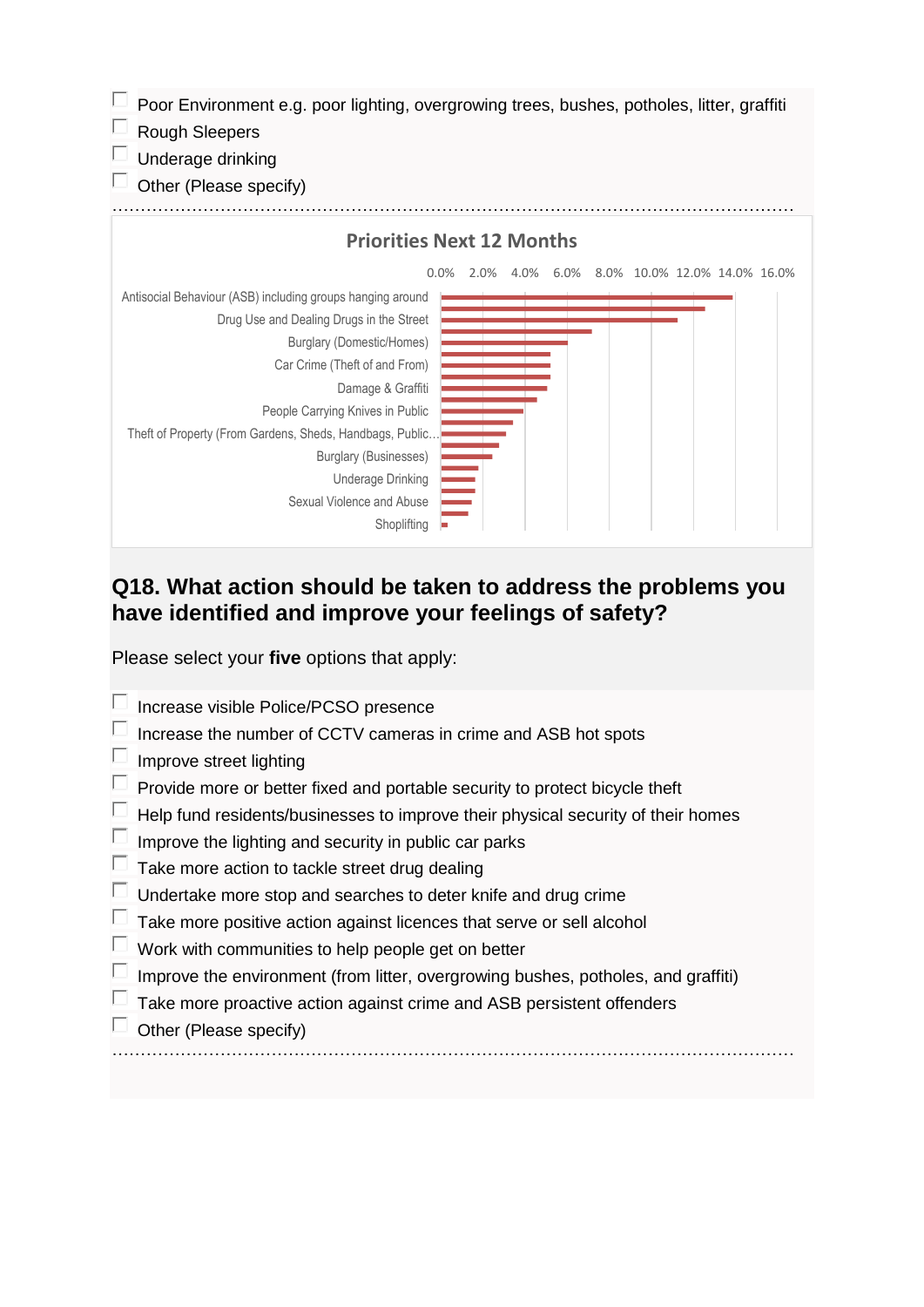

2 Which of the following age groups do you belong to? Please tick  $\checkmark$  one box

|                    | 16 to 24 |        | 35 to 44 | 55 to 64 | 75 and over |
|--------------------|----------|--------|----------|----------|-------------|
|                    | 25 to 34 |        | 45 to 54 | 65 to 74 |             |
| 16 to 24           | 3        | 2.1%   |          |          |             |
| 25 to 34           | 26       | 17.8%  |          |          |             |
| 45 to 54           | 26       | 17.8%  |          |          |             |
| 55 to 64           | 36       | 24.7%  |          |          |             |
| 65 to 74           | 27       | 18.5%  |          |          |             |
| 75 or over         | 8        | 5.5%   |          |          |             |
| <b>Grand Total</b> | 146      | 100.0% |          |          |             |

3 Do you have any long-term illnesses, health problems or disabilities which limit your daily activities or the work you can do? *Please tick one box*

Yes  $\Box$  No  $\Box$ 

Female 1 72 49.3% Male 74 50.7% **Grand Total 146** 100.0%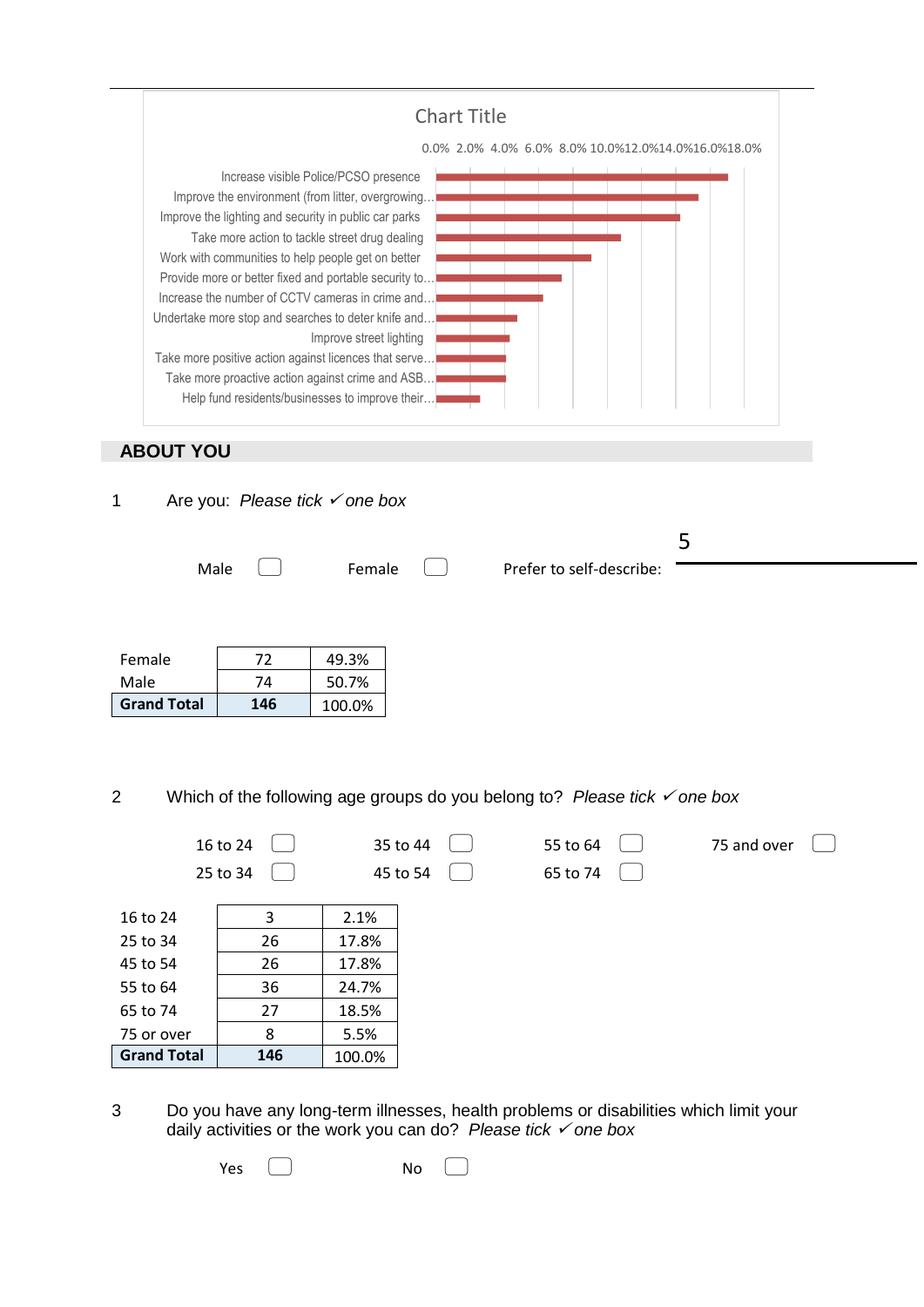| N٥                 | 133 | 91.1%  |
|--------------------|-----|--------|
| Prefer not to say  |     | 1.4%   |
| <b>Grand Total</b> | 146 | 100.0% |

| Any other Asian background                                  | 1   | 0.7%   |
|-------------------------------------------------------------|-----|--------|
| Any other ethnic group                                      | 3   | 2.1%   |
| Black (English/Welsh/Scottish/Northern Irish/British/Irish) |     | 0.7%   |
| Prefer not to say                                           |     | 0.7%   |
| White (English/Welsh/Scottish/Northern Irish/British/Irish) | 127 | 87.0%  |
| White and Asian                                             | 1   | 0.7%   |
| <b>Grand Total</b>                                          | 146 | 100.0% |

### 4 Have you been a victim of crime in the last three years? *Please tick one box*

| N٥                 | 110 | 75.3%  |
|--------------------|-----|--------|
| Yes                | 36  | 24.7%  |
| <b>Grand Total</b> | 146 | 100.0% |

#### **Ward**

| <b>Bridge</b>                |     | 0.7%   |
|------------------------------|-----|--------|
| Castle                       |     | 6.0%   |
| <b>Magnus And Devon</b>      | 43  | 28.5%  |
| Postcode not matched to beat | 79  | 52.3%  |
| <b>Retford West</b>          |     | 0.7%   |
| <b>Grand Total</b>           | 151 | 100.0% |